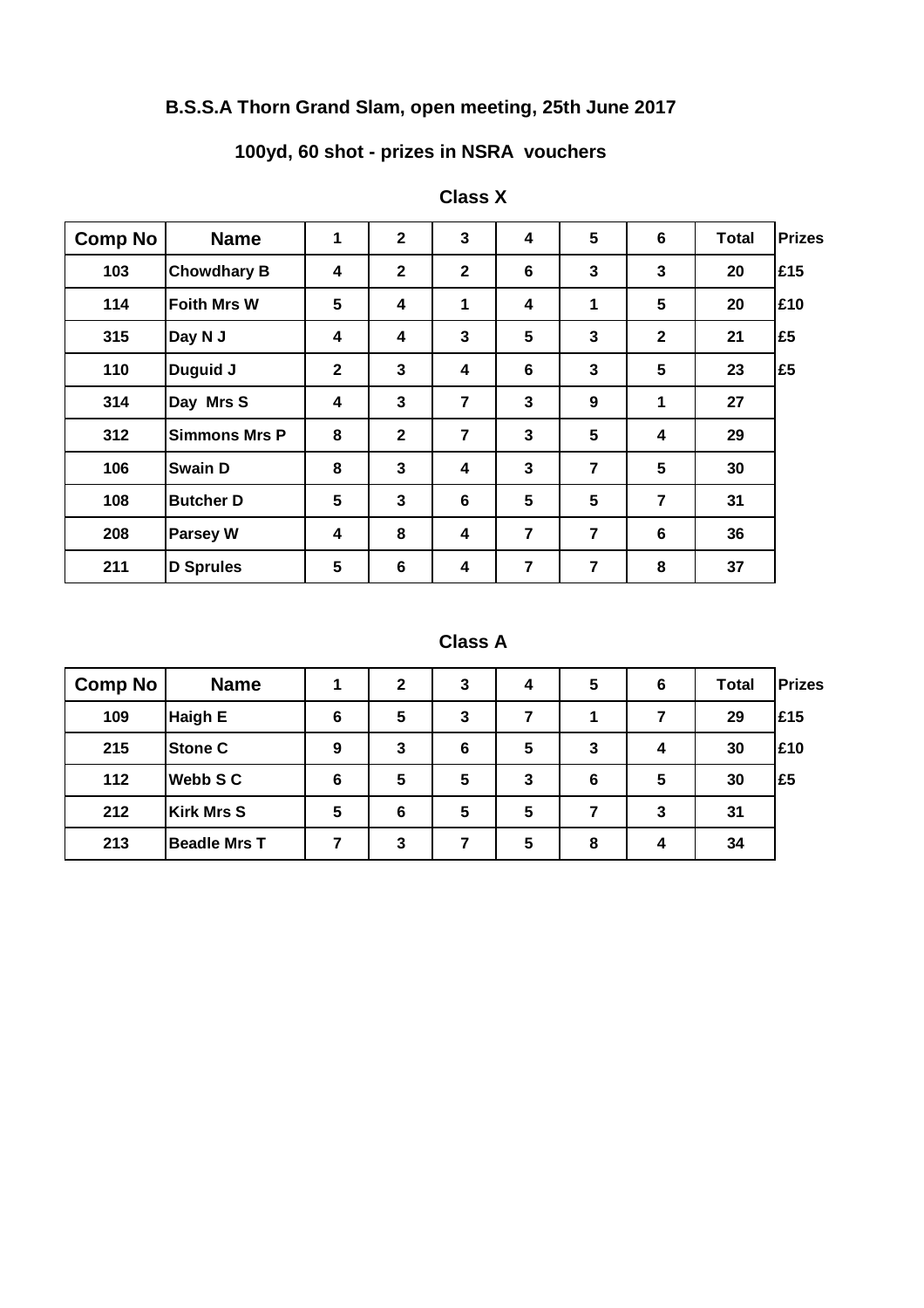| . .<br>-<br>vias<br>` |
|-----------------------|
|-----------------------|

| <b>Comp No</b> | <b>Name</b>     |              | $\mathbf{2}$    | 3              | 4            | 5 | $6\phantom{1}6$ | <b>Total</b> | <b>Prizes</b> |
|----------------|-----------------|--------------|-----------------|----------------|--------------|---|-----------------|--------------|---------------|
| 115            | <b>Rushby B</b> | 7            | 4               | $\mathbf{2}$   | 5            | 7 | 3               | 28           | £15           |
| 105            | <b>Sheead K</b> | 4            | $5\phantom{.0}$ | 5              | 3            | 8 | $\mathbf{3}$    | 28           | £10           |
| 113            | <b>Hurn G</b>   | 10           | $6\phantom{1}6$ | 5              | 3            | 4 | 7               | 35           | £5            |
| 210            | <b>Bassey B</b> | $\mathbf{2}$ | 4               | 10             | 7            | 9 | 7               | 39           |               |
| 415            | <b>Shaw M</b>   | 8            | $6\phantom{1}6$ | 5              | $\mathbf{2}$ | 7 | 8               | 36           |               |
| 413            | <b>Beadle S</b> | 9            | $6\phantom{1}6$ | $6\phantom{1}$ | 10           | 5 | 9               | 45           |               |

| Class | J. |
|-------|----|
|-------|----|

| <b>Comp No</b> | <b>Name</b>       |   | $\mathbf{2}$ | 3  | 4 | 5  | 6  | <b>Total</b> | <b>Prizes</b> |
|----------------|-------------------|---|--------------|----|---|----|----|--------------|---------------|
| 311            | <b>Robinson P</b> | 3 | 10           | 8  | 6 | 8  | 9  | 44           | £10           |
| 214            | <b>Cameron D</b>  | 9 | 6            | 11 | 8 | 6  | 11 | 51           | I£5           |
| 111            | <b>Wilson A</b>   | 8 | 7            | 9  | 8 | 15 | 6  | 53           | l£5           |
| 107            | Jennings J        |   | 9            | 12 | 8 | 9  | 11 | 56           |               |
| 411            | <b>Roberts D</b>  |   | 6            | 5  | 7 | 54 |    | 86           |               |